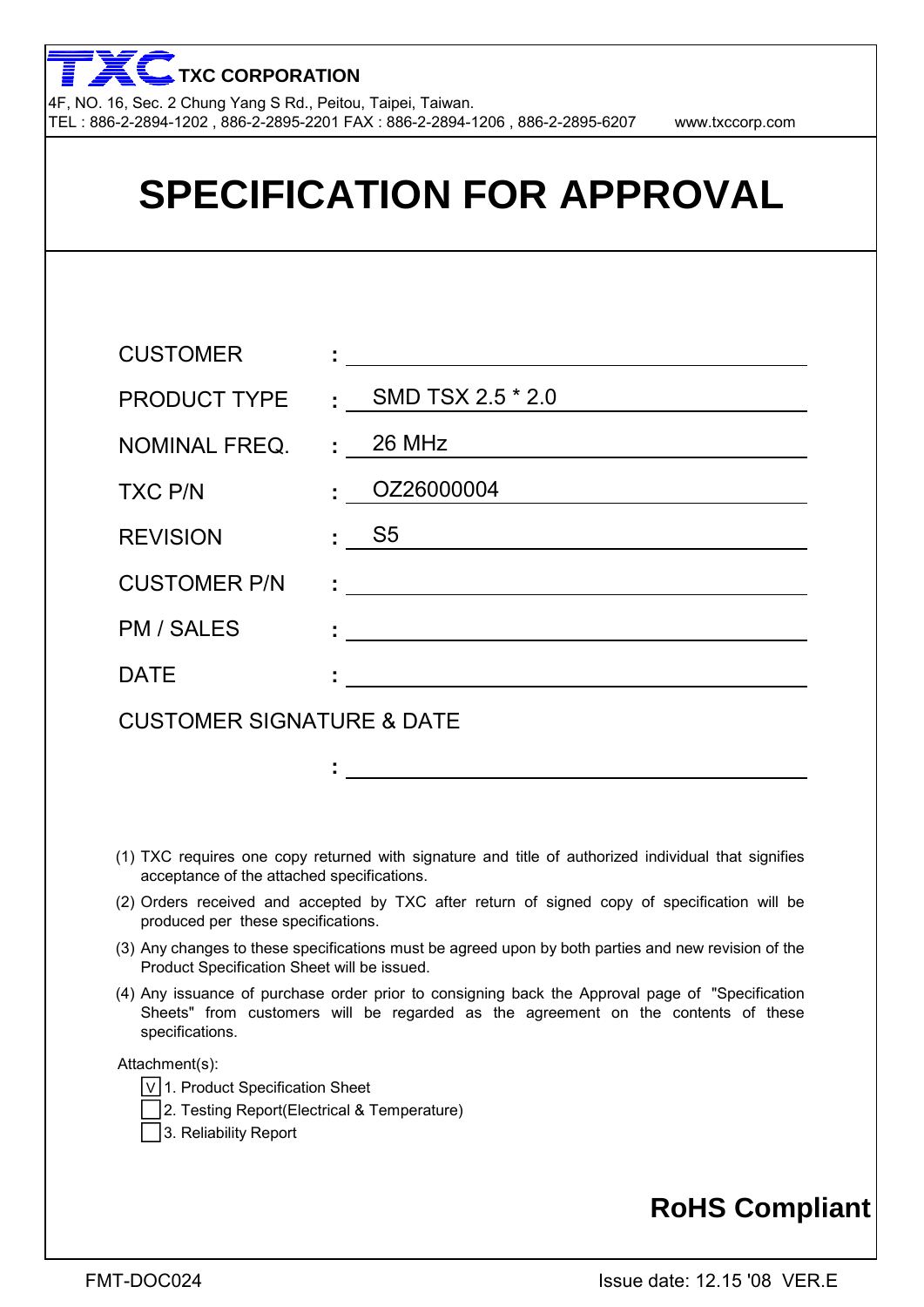4F, NO. 16, Sec. 2 Chung Yang S Rd., Peitou, Taipei, Taiwan. TEL : 886-2-2894-1202 , 886-2-2895-2201 FAX : 886-2-2894-1206 , 886-2-2895-6207 www.txccorp.com **TXC CORPORATION**



NOTE:

- (1) Lead Free Products are " Directive 2002 / 95 / EC of The European Parliament of 27 January 2003 on the restriction of the use of certain hazardous substances (RoHS) in electrical and electronic equipment" Compliant (Attachment: SGS Test Report).
- (2) Revision "Sx" is for engineering samples only. PE/RD's approval required.
- (3) Revision "Ax" is production ready. PE, QA and MFG's approval required.

## **RoHS Compliant**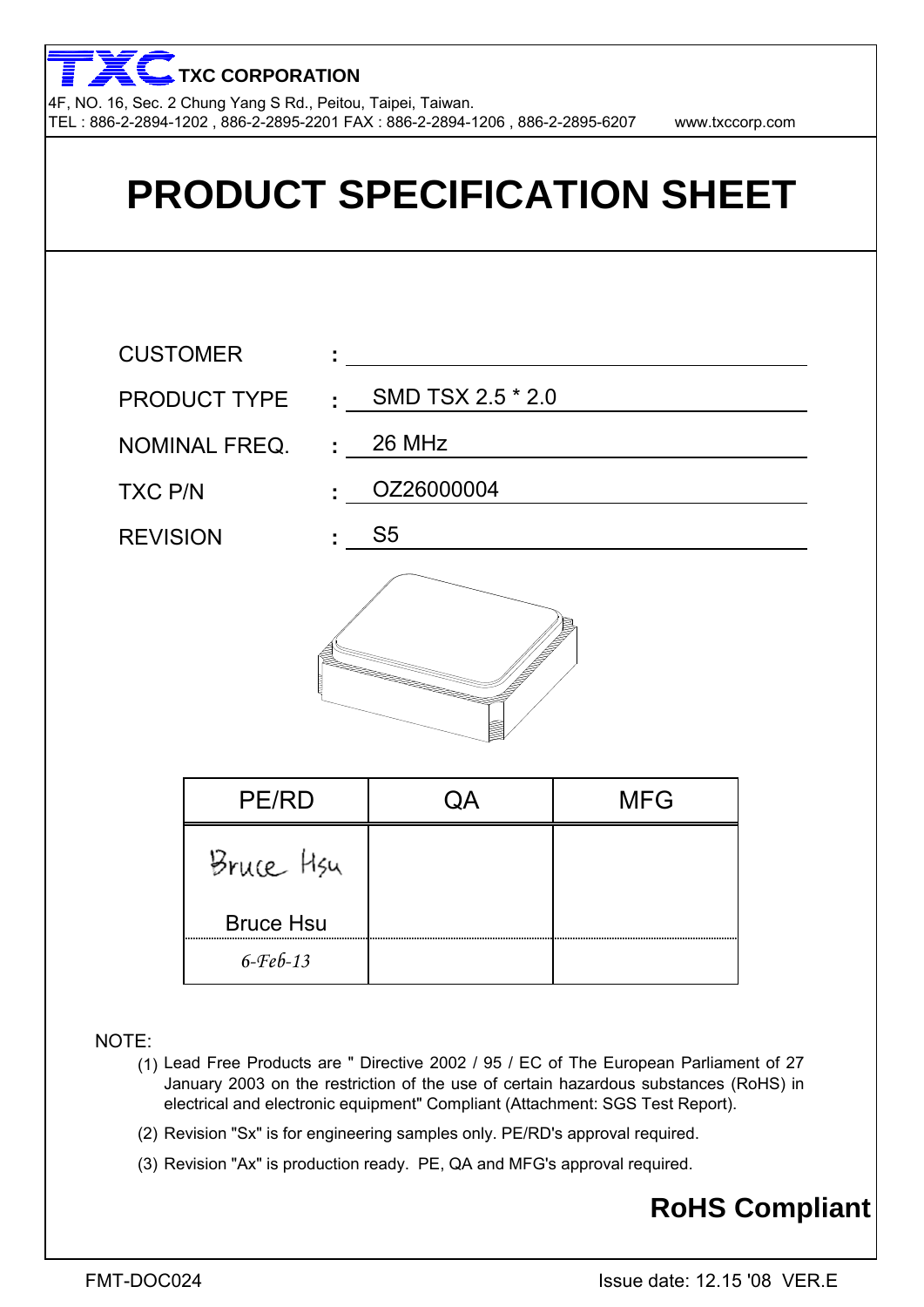#### PRODUCT TYPE : SMD TSX 2.5 \* 2.0 P/N : OZ26000004 REVISION : S5

| Rev            | Revise page               | Revise contents                                                                                                                                                                  | Date         | Ref.No.   | Reviser      |
|----------------|---------------------------|----------------------------------------------------------------------------------------------------------------------------------------------------------------------------------|--------------|-----------|--------------|
| S <sub>1</sub> | N/A                       | Initial released                                                                                                                                                                 | 30-May-12    | N/A       | Fenny Huang  |
| S <sub>2</sub> | $\mathbf{2}$              | Add Frequency Stability spec:20℃:≧<br>+0.4 & $30^{\circ}$ C: $\leq$ -0.4                                                                                                         | 17-Sep-12    | N/A       | Yachaun Miao |
| S <sub>3</sub> | $\overline{2}$            | 1. Change Frequency Stability spec:-<br>25~85℃,<br>2.Add S curve 3 order curve fitting<br>coefficient , Residual slope<br>3. Change Operating Temperature:-<br>40~85℃ to -30~85℃ | 28-Nov-12    | N/A       | Fenny Huang  |
| S <sub>4</sub> | $\sqrt{3}$                | Modify Note 5                                                                                                                                                                    | $8 - Jan-13$ | S13010801 | Yachaun Miao |
| S <sub>5</sub> | $\ensuremath{\mathsf{3}}$ | Change TS:<br>25.2~30.8ppm/pF to 28±10% ppm/pF                                                                                                                                   | $6$ -Feb-13  | S13020601 | Yachaun Miao |
|                |                           |                                                                                                                                                                                  |              |           |              |
|                |                           |                                                                                                                                                                                  |              |           |              |
|                |                           |                                                                                                                                                                                  |              |           |              |
|                |                           |                                                                                                                                                                                  |              |           |              |
|                |                           |                                                                                                                                                                                  |              |           |              |
|                |                           |                                                                                                                                                                                  |              |           |              |
|                |                           |                                                                                                                                                                                  |              |           |              |
|                |                           |                                                                                                                                                                                  |              |           |              |
|                |                           |                                                                                                                                                                                  |              |           |              |
|                |                           |                                                                                                                                                                                  |              |           |              |
|                |                           |                                                                                                                                                                                  |              |           |              |
|                |                           |                                                                                                                                                                                  |              |           |              |
|                |                           |                                                                                                                                                                                  |              |           |              |
|                |                           |                                                                                                                                                                                  |              |           |              |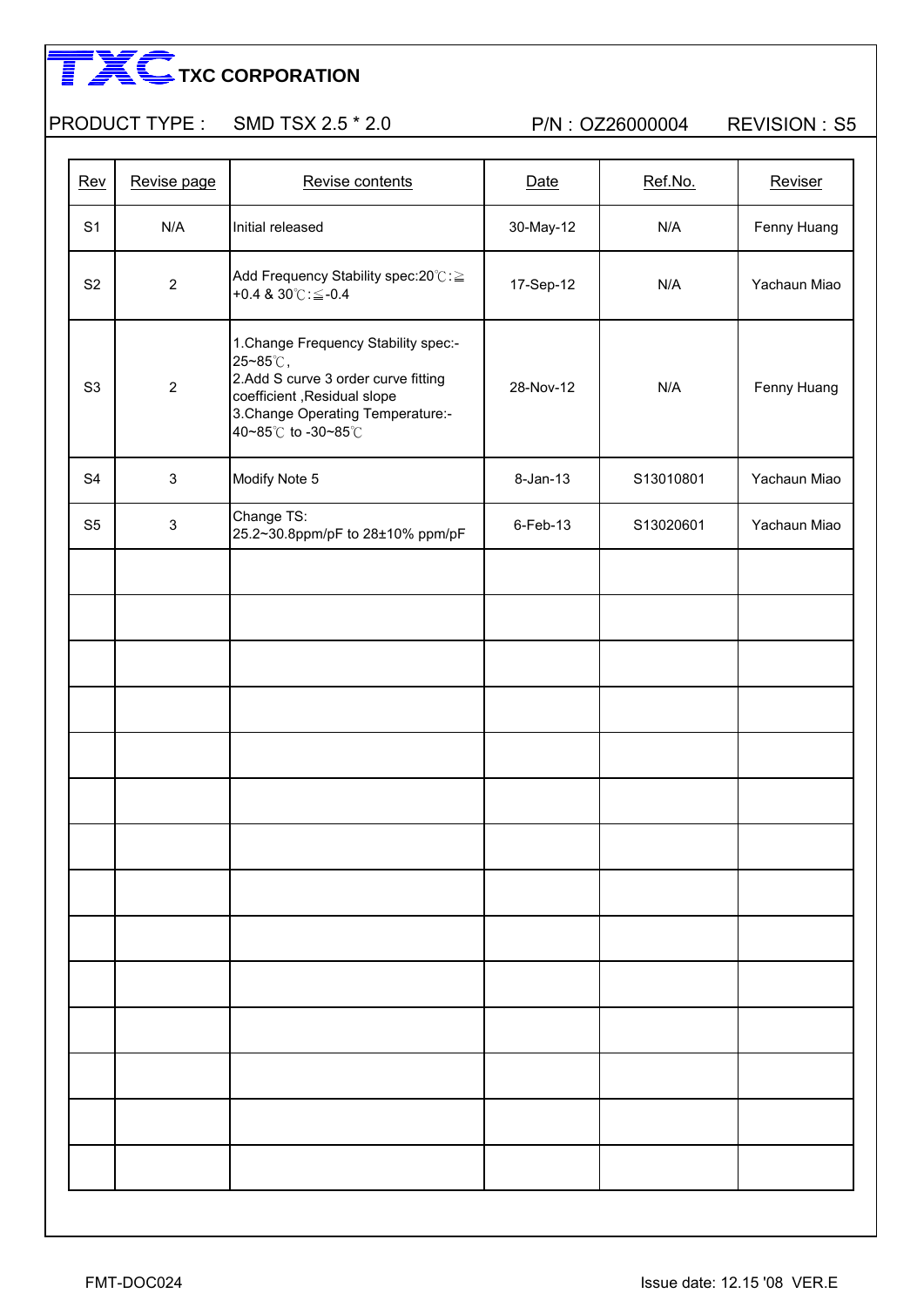

#### **EXPLOSED CRYSTAL ELECTRICAL SPECIFICATIONS**

#### **Standard Atmospheric Conditions**

 and tests are as follow: Unless otherwise specified, the standard range of atmospheric conditions for making measurement

| Ambient temperature: | $25\pm10^{\circ}$ C |
|----------------------|---------------------|
|----------------------|---------------------|

Relative humidity : 40%~70%

If there is any doubt about the results, measurement shall be made within the following limits:

| Ambient temperature: |        | $25\pm3\degree C$ |
|----------------------|--------|-------------------|
| Relative humidity    | ٠<br>٠ | $40\%$ ~70%       |

#### **Measurement Equipment**

Electrical characteristics measured by HP E5100A or equivalent

#### **Crystal Cutting Type**

The crystal is using AT CUT (thickness shear mode)

|                         | Parameters                                                               |                              | Condition                |                                                             |                              | Electrical Spec. |             | Note           |
|-------------------------|--------------------------------------------------------------------------|------------------------------|--------------------------|-------------------------------------------------------------|------------------------------|------------------|-------------|----------------|
|                         |                                                                          | Symbol                       |                          | Min.                                                        | Typ.                         | Max.             | Units       |                |
| 1                       | Nominal Frequency                                                        | FL.                          |                          |                                                             | 26.000000                    |                  |             |                |
| $\overline{2}$          | <b>Oscillation Mode</b>                                                  | $\frac{1}{2}$                | $\overline{\phantom{0}}$ |                                                             | Fundamental                  |                  |             |                |
| 3                       | Load Capacitance                                                         | <b>CL</b>                    |                          |                                                             | $\overline{7}$               | $\overline{a}$   | pF          |                |
| $\overline{\mathbf{4}}$ | Frequency Tolerance                                                      |                              | +25 $°C \pm 3°C$         |                                                             | ±10                          |                  | ppm         |                |
| $\sqrt{5}$              | <b>Frequency Stability Over Operating</b><br>Temp. Range(Reference 25°C) | $\overline{\phantom{0}}$     | $-25$ to $+85^{\circ}$ C |                                                             | ±10                          |                  | ppm         |                |
| 6                       | <b>Operating Temperature</b>                                             | $\frac{1}{2}$                |                          | $-30$                                                       | $\tilde{}$                   | $+85$            | $^{\circ}C$ |                |
|                         |                                                                          | $\overline{\phantom{a}}$     | first year               |                                                             | ±1.0                         |                  | ppm         |                |
| $\overline{7}$          |                                                                          |                              | second year              |                                                             | ±1.5                         |                  | ppm         |                |
|                         | Aging                                                                    |                              | after 5 years            |                                                             | ±2.5                         |                  | ppm         |                |
|                         |                                                                          | $\overline{a}$               | after 10 years           |                                                             | ±5.0                         |                  | ppm         |                |
| 8                       | <b>Drive Level</b>                                                       | <b>DL</b>                    |                          | $\Box$                                                      | 100                          |                  |             |                |
| 9                       | <b>Equivalent Series Resistance</b>                                      | <b>ESR</b>                   |                          | 30<br>$\overline{\phantom{a}}$                              |                              |                  | Ω           |                |
| 10                      | Spurious Mode Resistance                                                 | $\qquad \qquad \blacksquare$ | ±1 MHz                   | 500<br>$\overline{\phantom{a}}$<br>$\overline{\phantom{a}}$ |                              |                  | Ω           |                |
| 11                      | <b>Insulation Resistance</b>                                             | $\overline{a}$               | at DC 100V               | 500                                                         |                              | $\overline{a}$   | MΩ          |                |
| 12                      | Storage Temperature Range                                                | $\overline{\phantom{a}}$     | $\overline{a}$           | $-40$                                                       |                              | $+85$            | $^{\circ}C$ |                |
| 13                      | DLD <sub>2</sub>                                                         | $\overline{a}$               | $\overline{a}$           | $\mathbb{L}$                                                | $\overline{\phantom{a}}$     | 2.5              | Ohms        |                |
| 14                      | FDLD                                                                     |                              | $\overline{a}$           | $\blacksquare$                                              |                              | 2.0              | Ohms        | 1              |
| 15                      | DLDH <sub>2</sub>                                                        | $\qquad \qquad \blacksquare$ | $\qquad \qquad -$        | $\qquad \qquad \blacksquare$                                | $\qquad \qquad \blacksquare$ | 1.5              | ppm         |                |
| 16                      | FDLDH                                                                    | $\overline{a}$               | $\overline{a}$           | $\overline{a}$                                              |                              | 0.7              | ppm         |                |
| 17                      | <b>Pulling Sensitivity</b>                                               | <b>TS</b>                    | $\overline{a}$           |                                                             | 28±10%                       |                  | ppm/pF      |                |
| 18                      | <b>Frequency Perturbation</b>                                            | ÷.                           | $\overline{\phantom{a}}$ | $\blacksquare$                                              | $\overline{\phantom{a}}$     | ±0.5             | ppm         | 5              |
| 19                      | <b>G</b> Sensitivity                                                     | $\overline{a}$               | $\overline{a}$           | $\sim$                                                      | $\overline{a}$               | $\overline{2}$   | ppb/g       | $\overline{2}$ |
| 20                      | Small Cycle Temperature Hysteresis                                       | $\overline{a}$               | $\overline{a}$           |                                                             | ±0.05                        |                  | ppm         | $\mathfrak{S}$ |
| 21                      | Full Cycle Temperature Hysteresis                                        | $\overline{\phantom{a}}$     | $\blacksquare$           | $\blacksquare$                                              |                              | 0.5              | ppm         | 4              |
|                         |                                                                          | C <sub>1</sub>               | $\overline{a}$           | $-0.35$                                                     | $-0.22$                      | $-0.1$           | ppm/°C      |                |
| 22                      | S curve 3 order curve fitting coefficient<br>$(T0=25^{\circ}C)$          | C <sub>2</sub>               | $\overline{a}$           | $-0.0012$                                                   | $-0.0009$                    | $-0.0005$        | $ppm/C^2$   |                |
|                         |                                                                          | C <sub>3</sub>               |                          | 0.000087                                                    | 0.000099                     | 0.00011          | $ppm/C^3$   |                |
| 23                      | Residual slope                                                           | $\overline{\phantom{0}}$     | -10°C~60°C               |                                                             | ±0.05                        |                  | ppm         |                |
|                         | (3 order curve fitting under per $2^{\circ}$ test)                       | ÷.                           | -30°C ~85°C              |                                                             | ±0.1                         |                  | ppm         |                |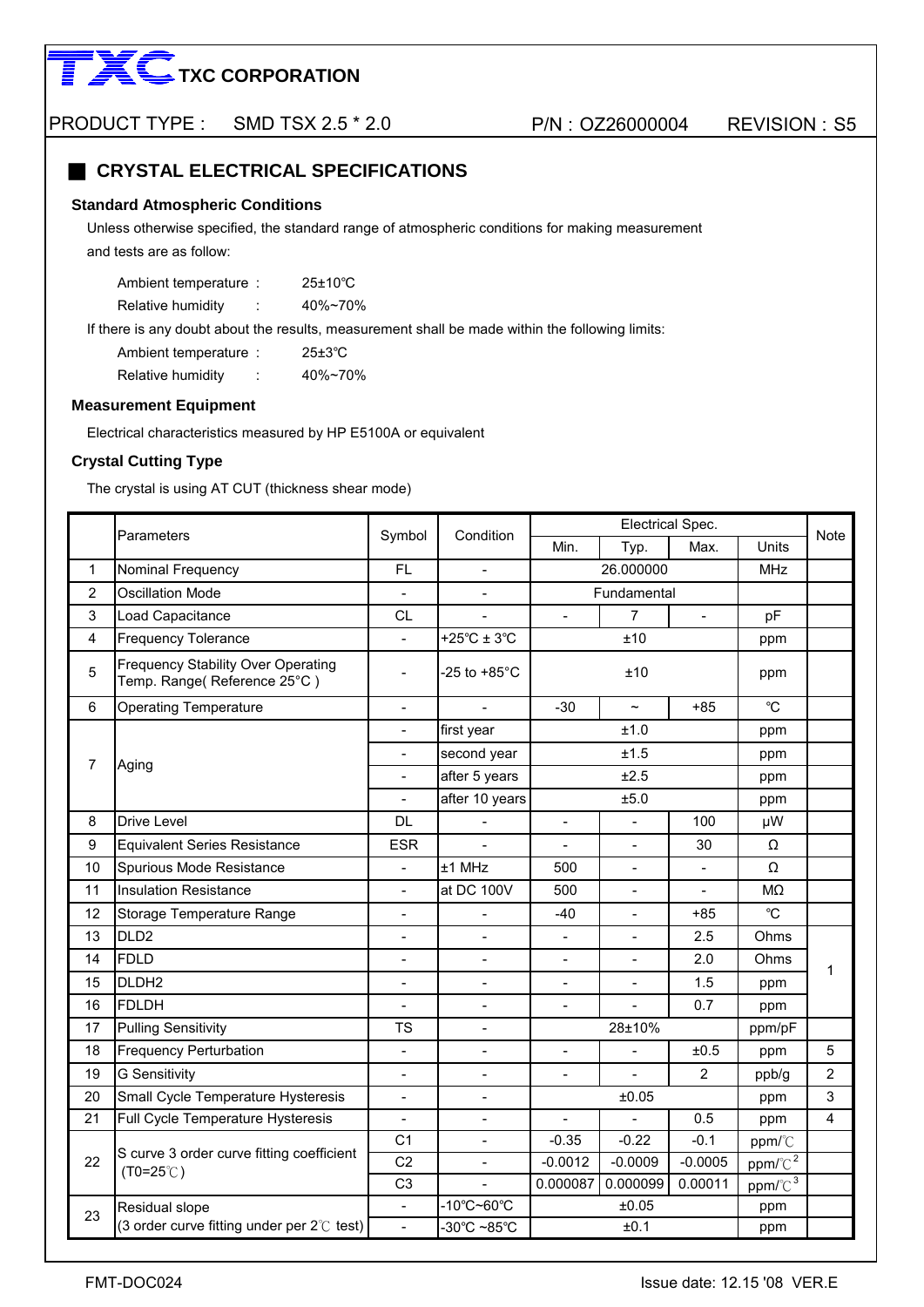#### PRODUCT TYPE : SMD TSX 2.5 \* 2.0 P/N : OZ26000004 REVISION : S5

Note 1 10nW~100uW, step ratio is √10

Note 2 Gamma vector of all three axes from 30 Hz to 1.5 KHz (guarantee by design)

Note 3 Difference in freq. measurement at any temperature when undergoing a thermal cycle of a temperature range of 5℃ for each 1 degree test(guarantee by design)(overall <100 ppb)

temperature range from -40℃ to +85℃ for each 2 degree (guarantee by design) Note 4 Difference in freq. measurement at any temperature when undergoing a thermal cycle over the entire operation

Note 5 Residual error from the freq. vs. temperature curve fit 3rd order. Min. of 1 freq. reading per 2 degree C over operation temperature

### **NTC THERMISTOR ELECTRICAL SPECIFICATIONS**

|        | <b>IParameters</b>    | Symbol | <b>Condition</b> | <b>Electrical Spec.</b> |                |      |              | <b>Note</b> |
|--------|-----------------------|--------|------------------|-------------------------|----------------|------|--------------|-------------|
|        |                       |        |                  | Min.                    | Typ.           | Max. | <b>Units</b> |             |
|        | Resistance (25 °C)    |        |                  |                         | $100k \pm 1\%$ |      |              |             |
| ົ<br>∸ | B-Constant (25-50 °C) |        |                  |                         | $4250 \pm 1\%$ |      |              |             |
| ⌒      | Size                  |        |                  |                         | 0201           |      |              |             |

Note 1 The B constant is calculated using the zero-power resistance values measured at 25°C and 50°C







### ■ **DIMENSIONS** ■ **PIN FUNCTION**

|       | Symbol          | <b>Function</b>              |
|-------|-----------------|------------------------------|
| Pin 1 | XT <sub>1</sub> | <b>XTAL Terminal 1</b>       |
| Pin 2 | RT <sub>2</sub> | <b>Thermistor Terminal 2</b> |
| Pin 3 | XT <sub>2</sub> | <b>XTAL Terminal 2</b>       |
| Pin 4 | RT <sub>1</sub> | Thermistor Terminal 1        |

Note: Pin 2 is connected to the metal lid and thermistor Pin 4 is connected to the thermistor only

#### ■ **BLOCK DIAGRAM**



Note: RT2 shall be connected to GND is recommended

#### ■ **SUGGESTED LAYOUT**

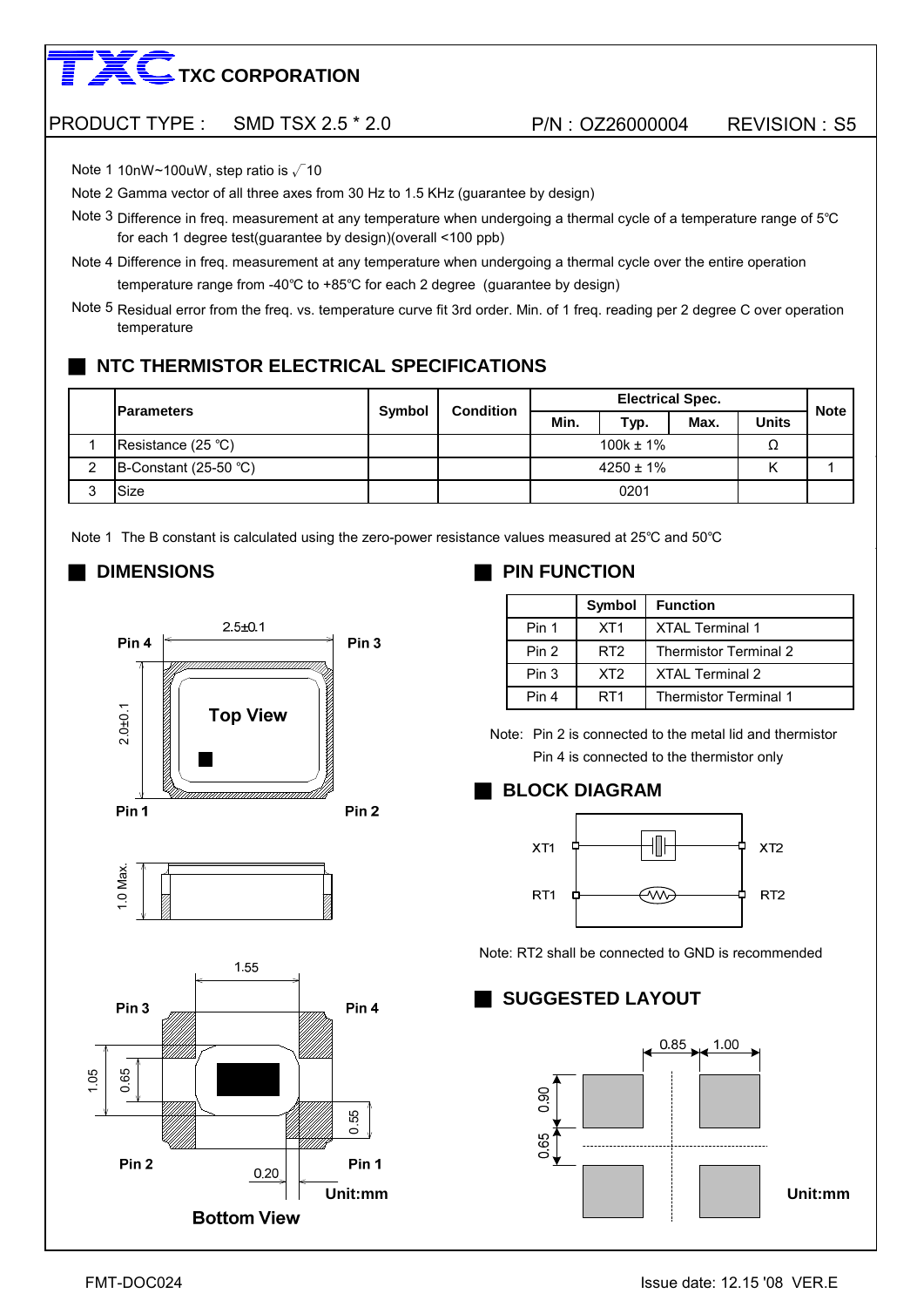

Note: This date code will be cycled every four years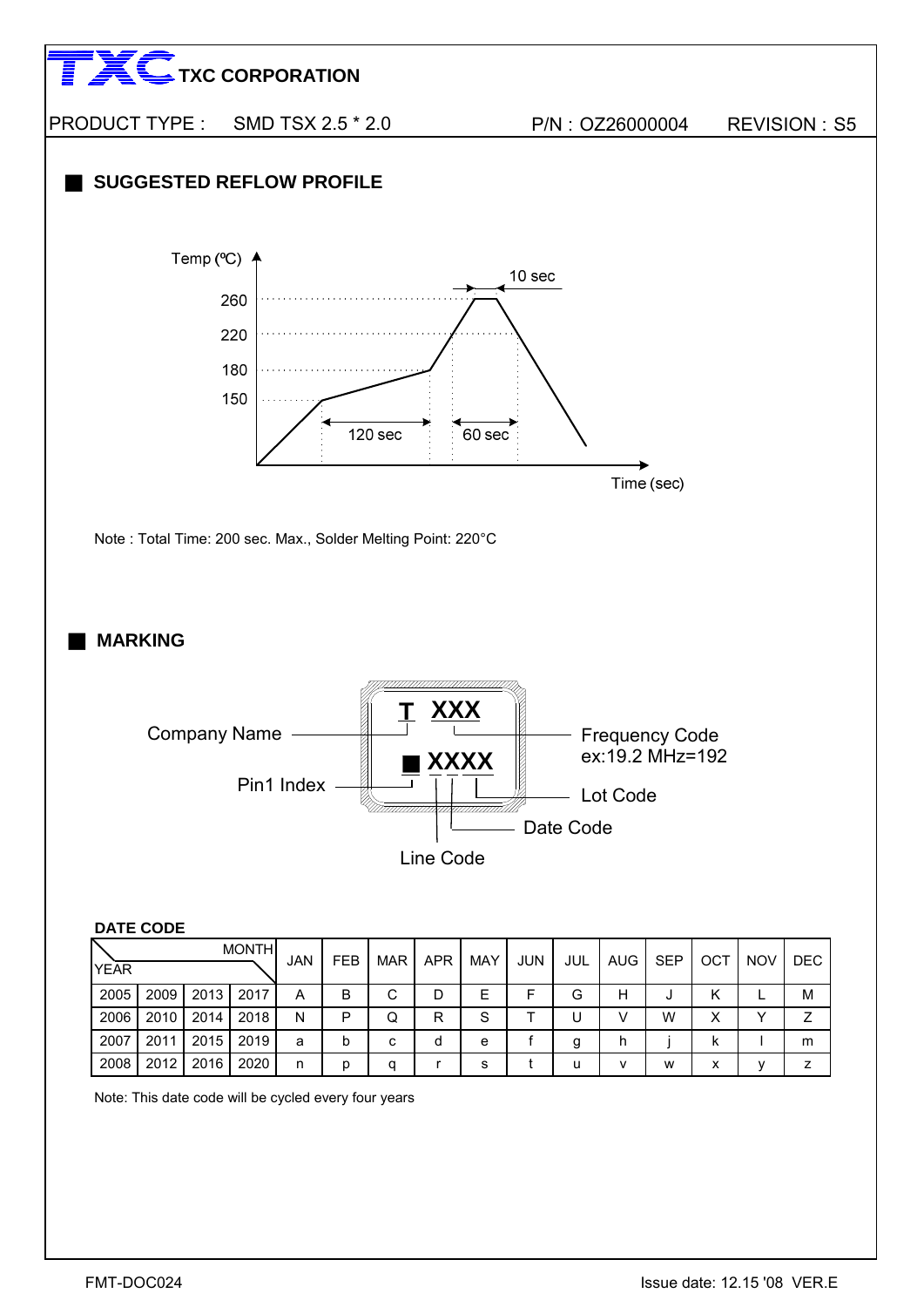



| <b>DIMENSIONS</b> |                    | -        |           |     | -<br>_ |     | ◡         |                                                 | -         | -   | w | $W^*$ | Standard<br>Reel<br>Quantity |
|-------------------|--------------------|----------|-----------|-----|--------|-----|-----------|-------------------------------------------------|-----------|-----|---|-------|------------------------------|
| (mm)              | $-$<br>- 1 к<br>יי | <u>.</u> | つら<br>ے.ء | .00 | 8.00   | .00 | ՟՟<br>ں ب | $\overline{\phantom{a}}$<br>ں ۔<br>. . <i>.</i> | 70<br>. 0 | v.v |   | 8.4   | 3,000 pcs per reel<br>lis    |

### ■ **WEIGHT**

0.0135 g / piece(TYP),  $40 \pm 2$  g /3 kpcs( regardless of tape weight)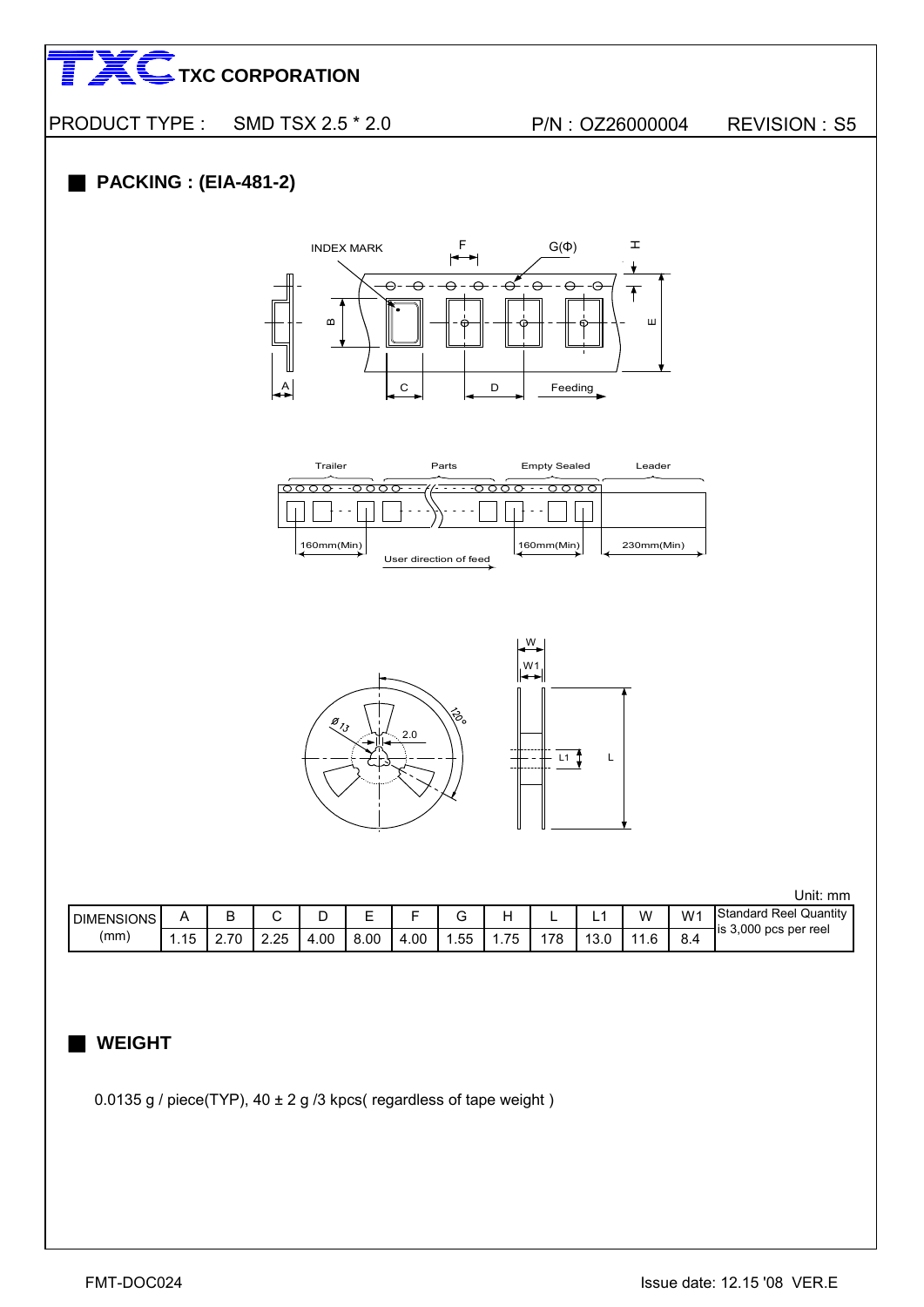PRODUCT TYPE : SMD TSX 2.5 \* 2.0 P/N : OZ26000004 REVISION : S5

### **STRUCTURE ILLUSTRATION**

Crystal Enclosure Seal : Seam Welding



| No. | <b>COMPONENTS</b>          | <b>MATERIALS</b>                                | <b>FINISH/SPECIFICATIONS</b> |
|-----|----------------------------|-------------------------------------------------|------------------------------|
|     | Lid                        | Metal (Fe+Co+Ni)                                |                              |
| 2   | Base (Package)             | Ceramic $(Al2O3)$ + Kovar<br>(Fe+Co+Ni) + Ag/Cu | <b>Alumina Ceramics</b>      |
| 3   | <b>Crystal Blank</b>       | SiO <sub>2</sub>                                |                              |
| 4   | <b>Conductive Adhesive</b> | Ag                                              | Silicone Resin               |
| 5   | Electrode                  | Noble Metal                                     | -                            |
| 6   | Solder                     | Sn                                              | $\overline{\phantom{0}}$     |
|     | Thermistor                 | $\text{Al}_2\text{O}_3$ , Ag, Ni                | $\overline{\phantom{a}}$     |